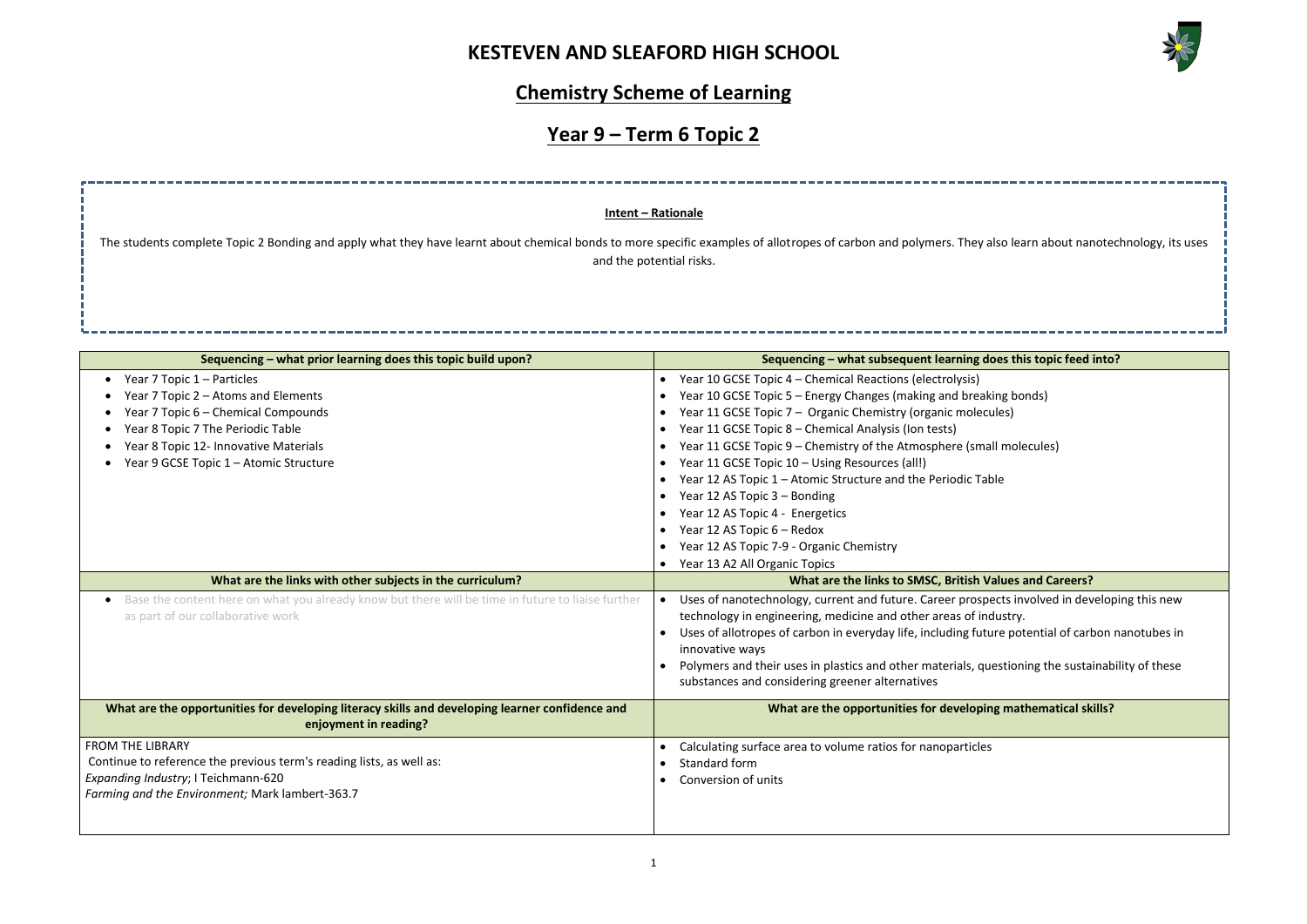2

## **Chemistry Scheme of Learning**

## **Year 9 – Term 6**

## **Intent – Concepts**

#### **What knowledge will students gain and what skills will they develop as a consequence of this topic?**

**Know**

• Can I describe what a polymer is?

### • Can I recognise the structure of diamond and graphite from information provided in written or diagrammatic form?

**Apply**

- Can I recognise the structure of a fullerene or nanotube in diagrams and prose?
- *Can I classify a particle as coarse, fine, or nanoparticles based on their size?*
- •
- Can I explain why small molecules and polymers do not conduct electricity?
- Can I explain the properties of diamond and graphite in terms of its bonding?
- Can I use molecular models of graphene, nanotubes, and fullerenes to explain their properties?
- *Can I quantitatively explain the relationship between surface area to volume ratio and particle size and its effect on properties? Can I decide and justify in detail why nanotechnology research should continue?*
- Can I evaluate the advantages and disadvantages of using polymers?
- Can I justify in detail a use for graphite and diamond based on their properties?
- Can I justify in detail a use for graphite and diamond based on their properties?

## **Extend**



**The progress of students?** 

|                             |                                                                          | Can I convert standard form into a variety of length units? Can I calculate surface area to volume ratio? Can I evaluate the use of nanoparticles in their applications, including sun cream? |
|-----------------------------|--------------------------------------------------------------------------|-----------------------------------------------------------------------------------------------------------------------------------------------------------------------------------------------|
|                             | What subject specific language will be used and developed in this topic? | What opportunities are available for assessing the progre                                                                                                                                     |
| <u>Word</u><br><b>Anion</b> | <b>Definition</b><br>A negative non-metal ion                            | Long answer questions<br>Topic 2 End of topic Test                                                                                                                                            |
| <b>Cation</b>               | A positive metal ion                                                     |                                                                                                                                                                                               |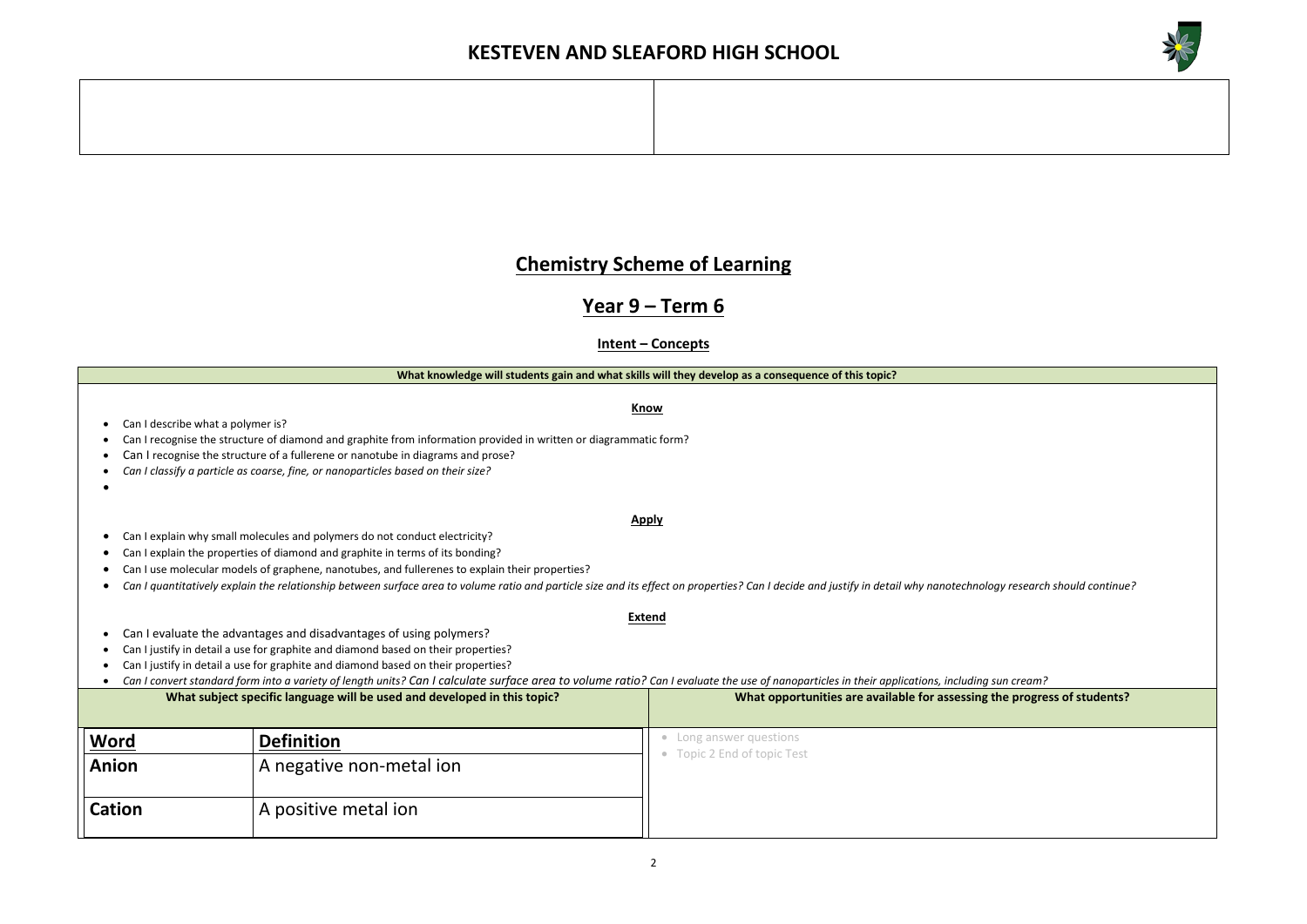

| <b>Covalent bond</b>       | When two atoms share a pair of electrons.                       |
|----------------------------|-----------------------------------------------------------------|
|                            | This is a result of electrostatic attraction                    |
|                            | between the nuclei of the atoms and the                         |
|                            | shared electrons                                                |
| <b>Delocalised</b>         | A bonding electron which is no longer                           |
| <b>Electron</b>            | associated with any particular atom. It is free                 |
|                            | to move through the structure                                   |
| <b>Diamond</b>             | An allotrope of carbon in which each carbon                     |
|                            | atom forms four covalent bonds to other                         |
|                            | carbon atoms                                                    |
| <b>Ductile</b>             | The ability to draw a metal into wires                          |
| <b>Electrostatic Force</b> | The attraction between opposite charges                         |
|                            |                                                                 |
| <b>Graphite</b>            | An allotrope of carbon in which each carbon                     |
|                            | atom forms three covalent bonds to other                        |
|                            | carbon atoms. The fourth electron is                            |
|                            | delocalised                                                     |
| Intermolecular             | The attraction between individual molecules in                  |
| force                      | a covalently bonded substance                                   |
| <b>Ion</b>                 | A charged particle produced by the loss or gain<br>of electrons |
| <b>Ionic Bond</b>          | The electrostatic force between oppositely                      |
|                            | charged jons                                                    |
| Lattice                    | A huge 3D network of atoms or ions                              |
| <b>Malleable</b>           | The ability to hammer a material into shape                     |
| <b>Metallic bond</b>       | The electrostatic attraction between the                        |
|                            | positive metal ions in the lattice and the                      |
|                            | delocalised electrons                                           |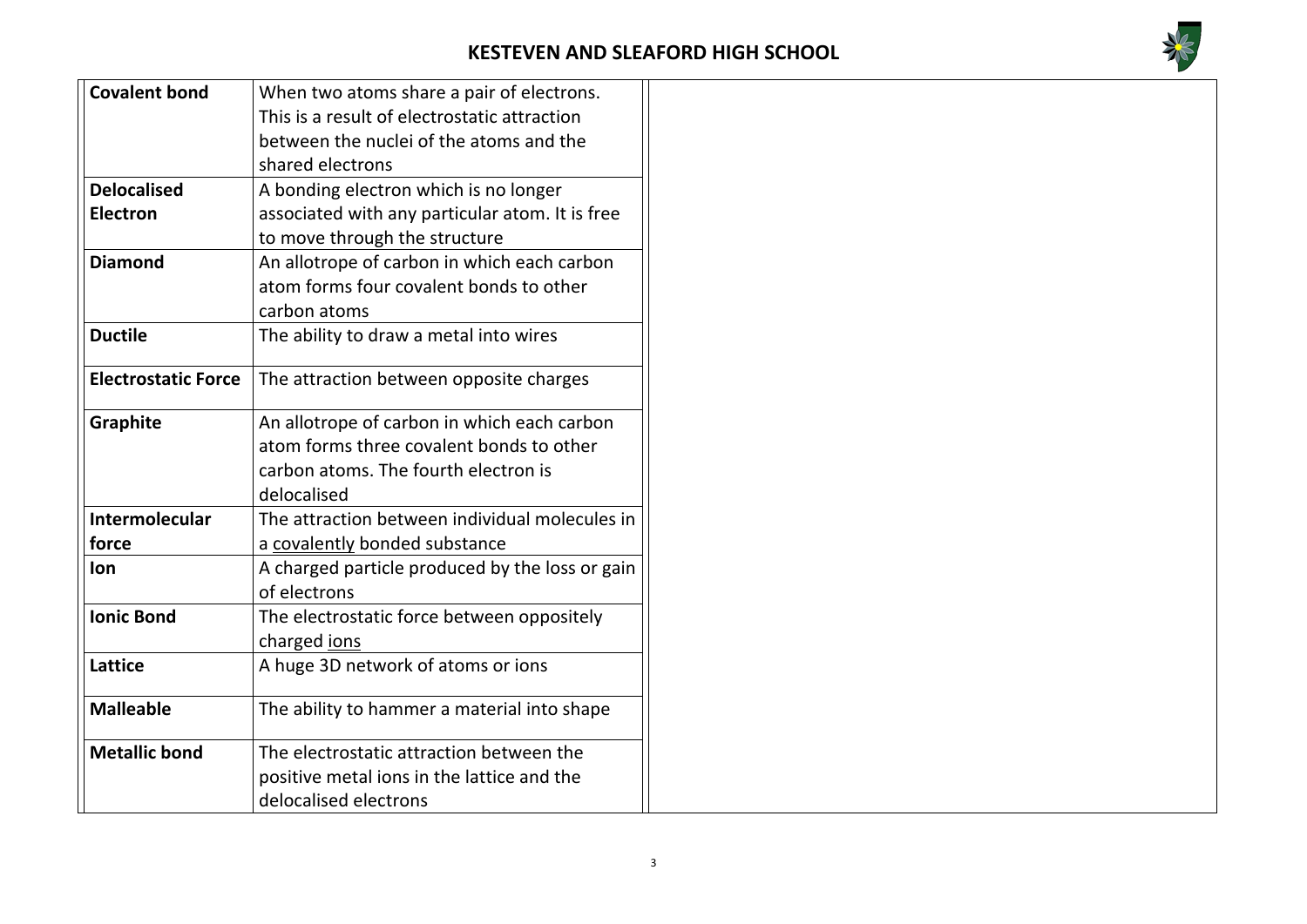

| <b>Molecule</b>          | Two or more atoms covalently bonded            |  |  |
|--------------------------|------------------------------------------------|--|--|
|                          | together. Molecules can be elements or         |  |  |
|                          | compounds                                      |  |  |
| <b>Molecular Formula</b> | The chemical formula that shows the actual     |  |  |
|                          | number of atoms in a particular molecule       |  |  |
| <b>Nanoscience</b>       | The study of very tiny particles or structures |  |  |
|                          | between 1 and 100 nanometres in size (1        |  |  |
|                          | nanometre = $10^{-9}$ metres)                  |  |  |
| <b>Polymer</b>           | A substance made from very large molecules     |  |  |
|                          | that form from many repeating units called     |  |  |
|                          | monomers                                       |  |  |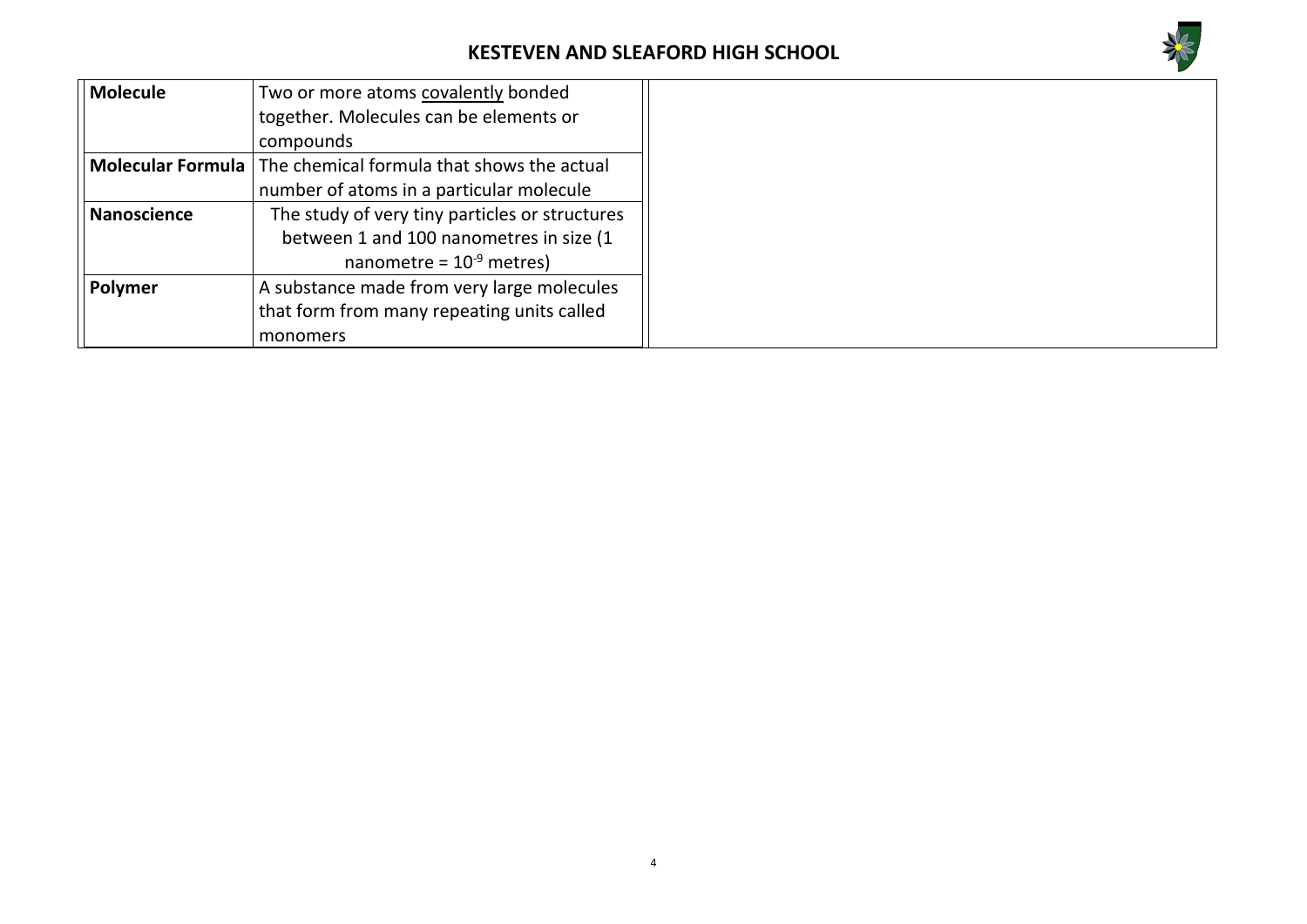

## **Intent – Concepts**

**Suggested activities and resources**

| <b>Lesson title</b>   |                              |                                  |  |
|-----------------------|------------------------------|----------------------------------|--|
|                       | <b>Learning</b><br>challenge | <b>Higher level</b><br>challenge |  |
|                       | Can I describe               | Can I                            |  |
| <b>Topic 2 Lesson</b> | what a                       | evaluate the                     |  |
| <b>9 Polymers</b>     | polymer is?                  |                                  |  |
|                       | Can I explain                | advantages                       |  |
|                       | why small                    | and                              |  |
|                       | molecules and                | disadvantage                     |  |
|                       | polymers do                  | s of using                       |  |
|                       | not conduct                  | polymers?                        |  |
|                       | electricity?                 |                                  |  |
| <b>Topic 2 Lesson</b> | Can I recognise              | Can I justify in                 |  |
|                       | the structure                | detail a use                     |  |
| 10a Giant             | of diamond                   | for graphite                     |  |
| <b>Covalent</b>       | and graphite                 | and diamond                      |  |
|                       | from                         | based on their                   |  |
| <b>Structures</b>     | information                  | properties?                      |  |
|                       | provided in                  |                                  |  |
|                       | written or                   |                                  |  |
|                       | diagrammatic<br>form?        |                                  |  |
|                       | Can I explain                |                                  |  |
|                       | the properties               |                                  |  |
|                       | of diamond                   |                                  |  |
|                       | and graphite in              |                                  |  |
|                       | terms of its                 |                                  |  |
|                       | bonding?                     |                                  |  |
|                       |                              |                                  |  |
| <b>Topic 2 Lesson</b> | Can I                        | Can I justify in                 |  |
|                       | recognise the                | detail a use                     |  |
| <b>10b Fullerenes</b> | structure of a               | for graphene,                    |  |
| and Graphite          | fullerene or                 | nanotubes                        |  |
|                       | nanotube in                  | and fullerenes                   |  |
|                       | diagrams and                 | based on their                   |  |
|                       | prose?                       | properties?                      |  |
|                       | Can I use                    |                                  |  |
|                       | molecular                    |                                  |  |
|                       | models of                    |                                  |  |
|                       | graphene,<br>nanotubes,      |                                  |  |
|                       | and fullerenes               |                                  |  |
|                       | to explain their             |                                  |  |
|                       | properties?                  |                                  |  |
|                       | Can I classify a             | Can I convert                    |  |
| <b>Topic 2</b>        | particle as                  | standard form                    |  |
| Nanotechnolog         | coarse, fine, or             | into a variety                   |  |
|                       | nanoparticles                | of length                        |  |
| y                     | based on their               | units?                           |  |
|                       | size?                        |                                  |  |